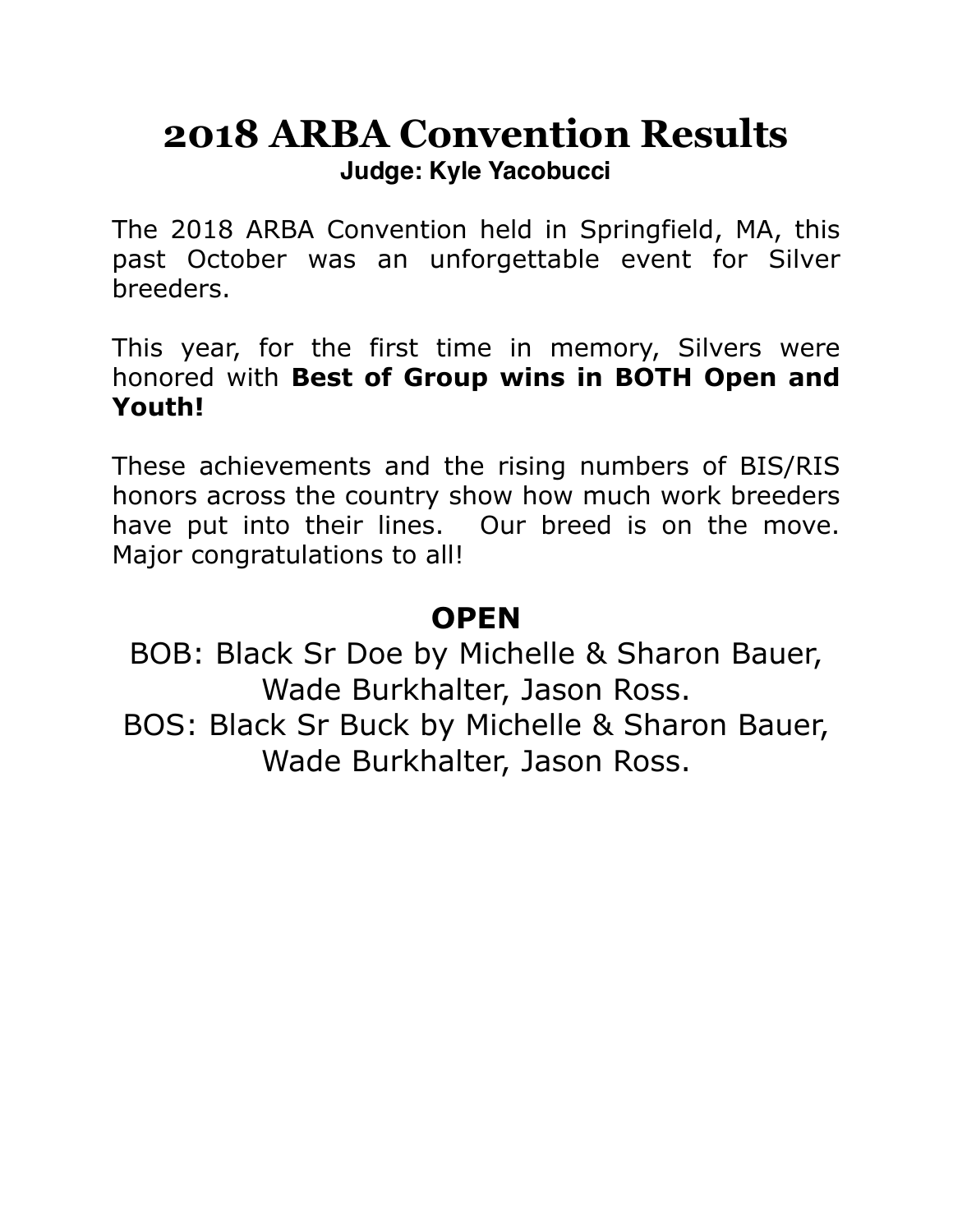# **OPEN**

107 shown by 17 exhibitors

BOB: Michelle & Sharon Bauer, Wade Burkhalter, Jason Ross BOS: Michelle & Sharon Bauer, Wade Burkhalter, Jason Ross

# **BLACK**

36 shown by 13 exhibitors

BOV: Bauer/Bauer/Burkhalter/Ross, BOSV: Bauer/Bauer/Burkhalter/Ross,

# **Senior Buck (10 by 8 exhibitors)**

- 1. Bauer/Bauer/Burkhalter/Ross
- 2. Bauer/Bauer/Burkhalter/Ross
	- 3. Leslie Ardison
	- 4. Joel & Nichole Marshall
		- 5. Tom Schubert

# **Senior Doe (7 by 6 exhibitors)**

- 1. Bauer/Bauer/Burkhalter/Ross
	- 2. Joel & Nichole Marshall
	- 3. Joel & Nichole Marshall
		- 4. Tom Schubert
		- 5. Kris & Hillary Walser

# **Junior Buck (7 by 5 exhibitors)**

- 1. Joel & Nichole Marshall
- 2. Joel & Nichole Marshall
	- 3. Bill & Zyane Hunter
- 4. Kathy Bickle & Hayley Bickle-Wiser 5. Bill & Zyane Hunter

# **Junior Doe (12 by 8 exhibitors)**

- 1. Bauer/Bauer/Burkhalter/Ross
	- 2. Larry & Laura Atkins
		- 3. Gavin Sexton
			- 4. Ali Price
- 5. Bauer/Bauer/Burkhalter/Ross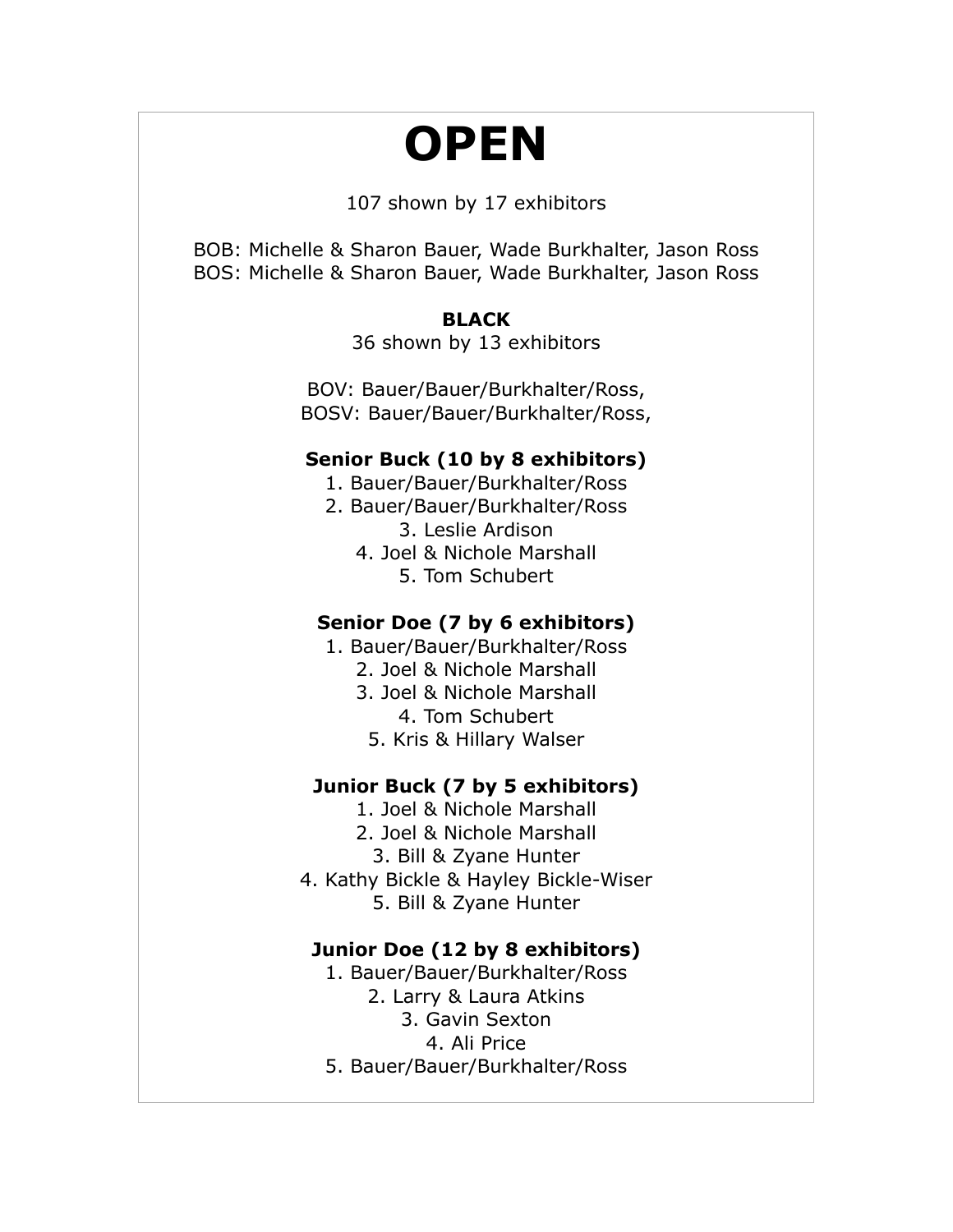#### **BROWN**

38 in variety by 10 exhibitors

BOV: Michelle & Sharon Bauer, Wade Burkhalter, Jason Ross BOSV: Joel & Nichole Marshall

#### **Senior Buck (10 by 6 exhibitors)**

- 1. Bauer/Bauer/Burkhalter/Ross 2. Joel & Nichole Marshall 3. Bauer/Bauer/Burkhalter/Ross
	- 4. Gavin Sexton
	- 5. Larry & Laura Atkins

#### **Senior Doe (2 by 2 exhibitors)**

1. Joel & Nichole Marshall 2. Roy & Barb Semb

#### **Junior Buck (13 by 6 exhibitors)**

1. Kathy Bickle & Hayley Bickle-Wiser 2. Ali Price 3. Bill & Zayne Hunter 4. Ali Price 5. Ali Price

#### **Junior Does (13 by 6 exhibitors)**

1. Joel & Nichole Marshall 2. Bauer/Bauer/Burkhalter/Ross 3. Ali Price 4. Ali Price 5. Joel & Nichole Marshall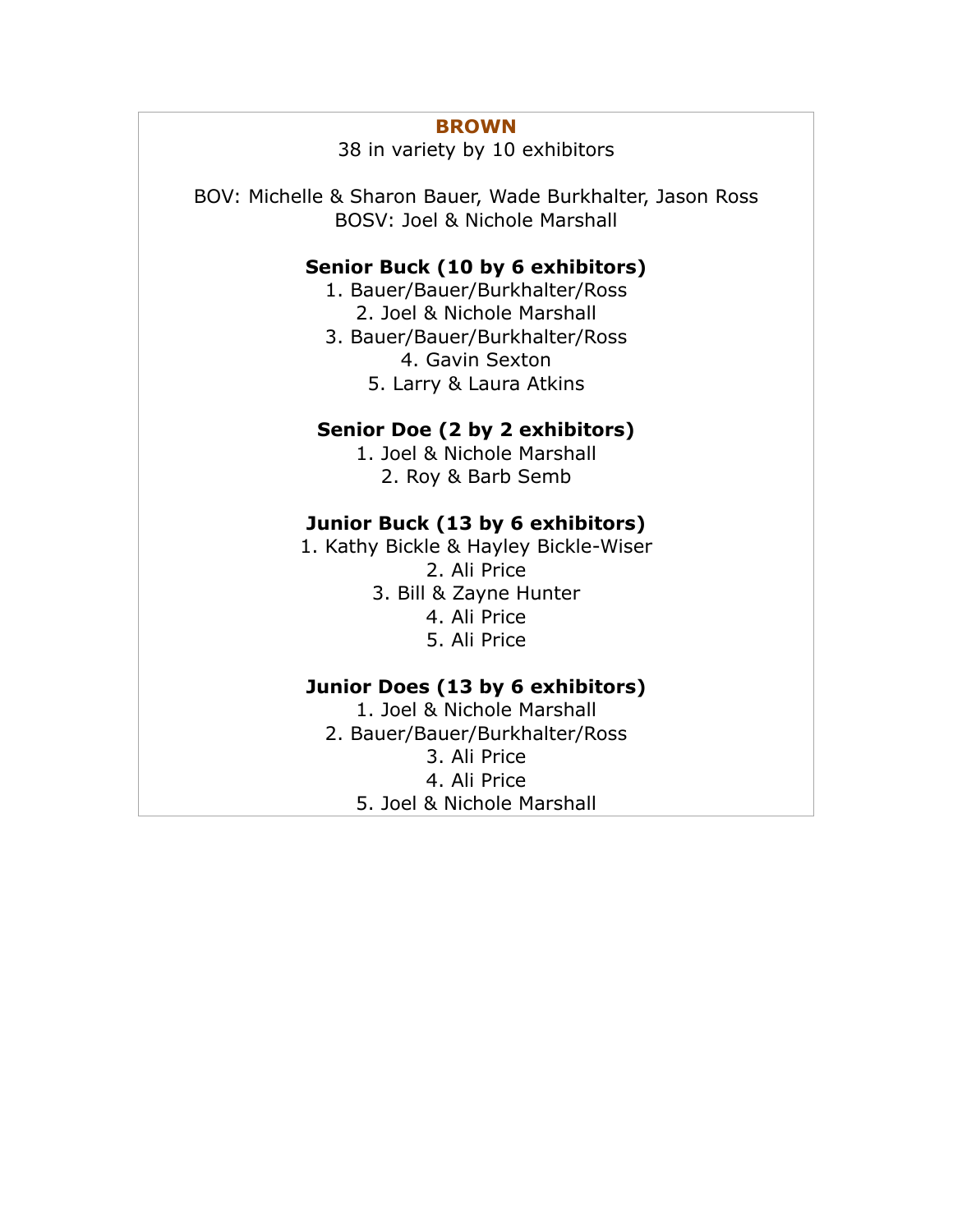#### **FAWN**

33 in variety shown by 9 exhibitors

BOV: Michelle & Sharon Bauer, Wade Burkhalter, Jason Ross BOSV: Michelle & Sharon Bauer, Wade Burkhalter, Jason Ross

### **Senior Buck (9 by 6 exhibitors)**

- 1. Bauer/Bauer/Burkhalter/Ross
- 2. Bauer/Bauer/Burkhalter/Ross
	- 3. Gavin Sexton
- 4. Carrie Thompson and Greg Faw 5. Tom Schubert

# **Senior Doe (10 by 6 exhibitors)**

- 1. Bauer/Bauer/Burkhalter/Ross
- 2. Bauer/Bauer/Burkhalter/Ross
	- 3. Joel & Nichole Marshall
		- 4. Tonna Taylor
		- 5. Larry & Laura Atkins

## **Junior Buck (8 by 4 exhibitors)**

- 1. Joel & Nichole Marshall
	- 2. G. Joseph Colucci
	- 3. Tom Schubert
- 4. Joel & Nichole Marshall
- 5. Joel & Nichole Marshall

# **Junior Doe (6 by 4 exhibitors)**

- 1. Tom Schubert
- 2. Larry & Laura Atkins
- 3. G. Joseph Colucci
- 4. Joel & Nichole Marshall
	- 5. G. Joseph Colucci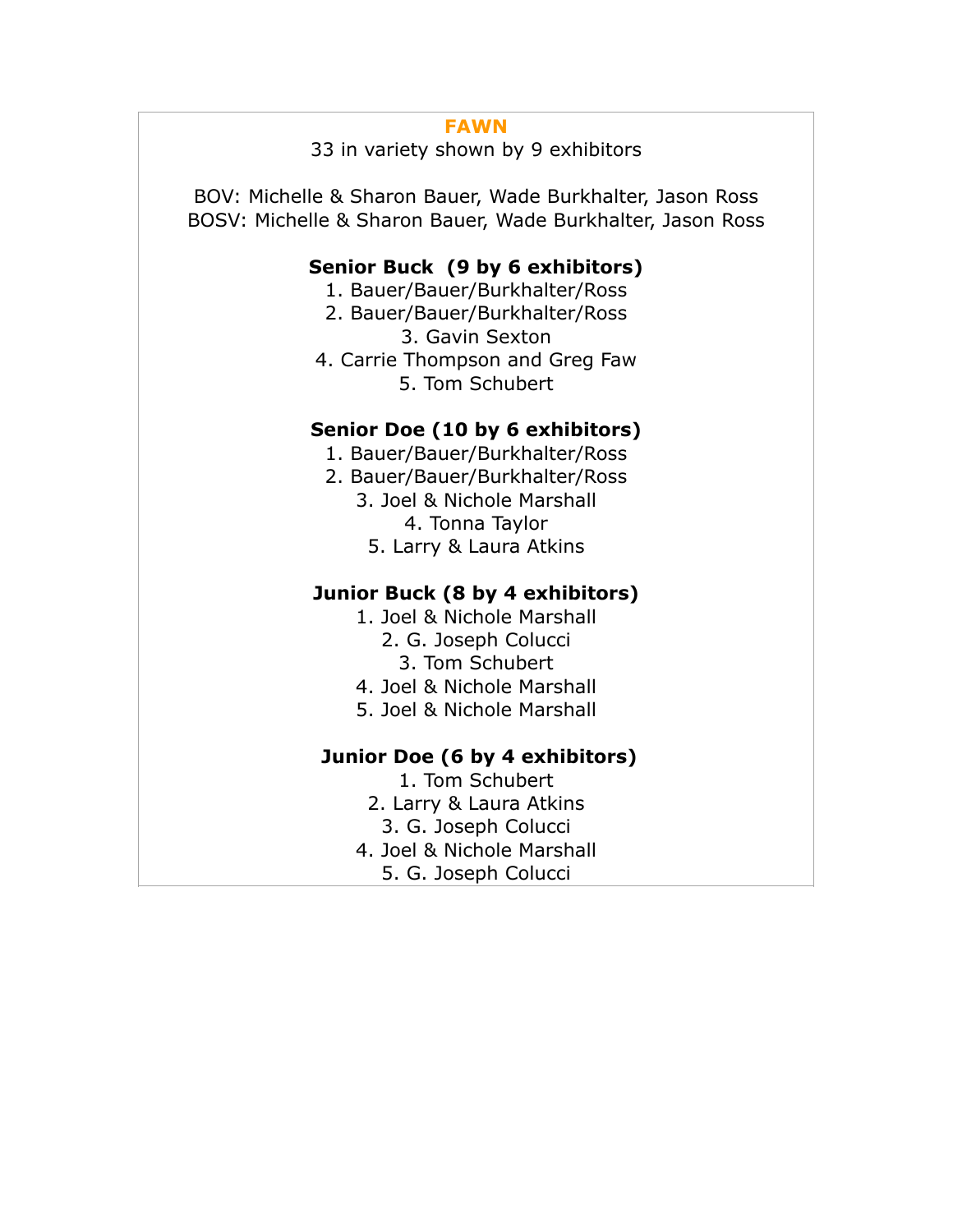# **YOUTH**

26 in breed shown by 13 exhibitors BOB: Eliana Blasko BOS: Jasmine Proudman

#### **BLACK**

15 in variety shown by 9 exhibitors

BOV: Eliana Blasko, Jr Doe BOSV: Hannah Vazquez, Sr Buck

### **Senior Buck (6 by 6 exhibitors)**

- 1. Hannah Vazquez 2. Benjamin Vreeken 3. Hannah Johnson
- 4. Ariona & Aeris Thomas 5. Caleb Blasko

## **Senior Doe (5 by 5 exhibitors)**

- 1. Cheyenne Green 2. Caleb Blasko 3. Hannah Johnson 4. Madison Shaw
- 5. Hannah Vazquez

## **Junior Buck (1 by 1 exhibitor)**

1. Madison & Caleb Blasko

### **Junior Doe (3 by 2 exhibitors)**

- 1. Eliana Blasko
- 2. Caleb Blasko
- 3. Eliana Blasko